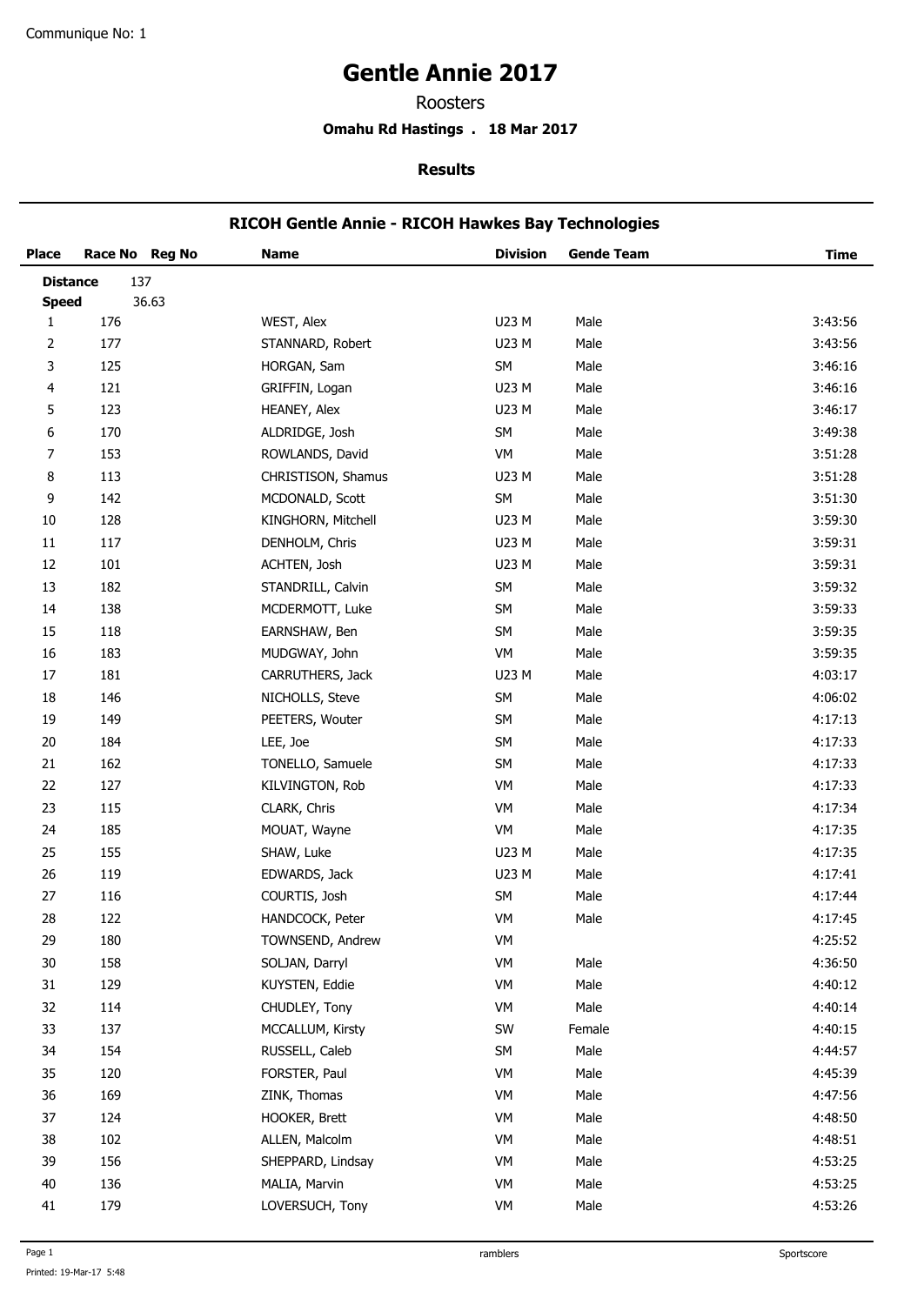## **RICOH Gentle Annie - RICOH Hawkes Bay Technologies**

| <b>Place</b>    | Race No Reg No                                          |       | <b>Name</b>          | <b>Division</b> | <b>Gende Team</b>             | <b>Time</b> |
|-----------------|---------------------------------------------------------|-------|----------------------|-----------------|-------------------------------|-------------|
| <b>Distance</b> | 137                                                     |       |                      |                 |                               |             |
| <b>Speed</b>    |                                                         | 36.63 |                      |                 |                               |             |
| 42              | 160                                                     |       | STEWART, Shona       | VW              | Female                        | 4:53:26     |
| 43              | 147                                                     |       | OWEN, Glenn          | VM              | Male                          | 4:53:27     |
| 44              | 110                                                     |       | CAMPBELL, Jamie      | VM              | Male                          | 4:54:48     |
| 45              | 166                                                     |       | YORK, Chris          | VM              | Male                          | 4:57:08     |
| 46              | 157                                                     |       | SIMPSON, Warren      | VM              | Male                          | 5:06:26     |
| 47              | 107                                                     |       | BROWN, Ian           | VM              | Male                          | 5:08:24     |
| 48              | 104                                                     |       | BAKER, Jo            | <b>VW</b>       | Female                        | 5:08:26     |
| 49              | 126                                                     |       | IVORY, Andrew        | VM              | Male                          | 5:08:26     |
| $50\,$          | 168                                                     |       | YULE, Glen           | VM              | Male                          | 5:10:12     |
| 51              | 161                                                     |       | SWNEY, Mark          | VM              | Male                          | 5:10:13     |
| 52              | 172                                                     |       | HULENA, Nigel        | VM              | Male                          | 5:10:13     |
| 53              | 106                                                     |       | BRIGGS, Craig        | VM              | Male                          | 5:18:37     |
| 54              | 163                                                     |       | VAN KREGTEN, Hans    | VM              | Male                          | 5:29:05     |
| 55              | 167                                                     |       | YOUNG, Douglas       | VM              | Male                          | 5:29:53     |
| 56              | 151                                                     |       | REID, Clive          | VM              | Male                          | 5:29:53     |
| 57              | 150                                                     |       | PREBBLE, David       | SM              | Male                          | 5:37:18     |
| 58              | 165                                                     |       | WILLIAMSON, John     | VM              | Male                          | 5:41:36     |
| 59              | 130                                                     |       | LE MOIGNE, Yann      | VM              | Male                          | 5:42:49     |
| 60              | 111                                                     |       | CAMPBELL, Aileen     | SW              | Female                        | 6:05:17     |
| 61              | 152                                                     |       | ROFE, Mathew         | SM              | Male                          | 6:05:17     |
| 62              | 164                                                     |       | WHAANGA, Leon        | VM              | Male                          | 6:18:59     |
| 63              | 174                                                     |       | RAFFETY, Colin       | VM              | Male                          | 6:19:00     |
| 64              | 173                                                     |       | HOLLWAY, Ian         | VM              | Male                          | 6:19:01     |
| 65              | 175                                                     |       | HARVEY, Shane        | VM              | Male                          | 6:19:01     |
|                 | 133                                                     |       | LEVAGGI, Tony        | VM              | Male                          | <b>DNF</b>  |
|                 | 134                                                     |       | LLOYD, Kevin         | VM              | Male                          | <b>DNF</b>  |
|                 | 171                                                     |       | WALLACE, Duncan      | VM              | Male                          | <b>DNF</b>  |
|                 | 178                                                     |       | ELLINGHAM, Strat     | VM              | Male                          | <b>DNF</b>  |
|                 | 148                                                     |       | PARKE, Richard       | VM              | Male                          | DNF         |
|                 | 131                                                     |       | LEARY, Dave          | VM              | Male                          | <b>DNS</b>  |
|                 | 105                                                     |       | BATT, Kieron         | VM              | Male                          | <b>DNS</b>  |
|                 | 103                                                     |       | ANNAND, Mike         | VM              | Male                          | <b>DNS</b>  |
|                 | 108                                                     |       | <b>BURGESS, Greg</b> | VM              | Male                          | <b>DNS</b>  |
|                 | 109                                                     |       | BYE, Jason           | VM              | Male                          | <b>DNS</b>  |
|                 | 145                                                     |       | MONROY, Nicolas      | SM              | Male                          | <b>DNS</b>  |
|                 | <b>Number of Starters</b><br><b>Number of Finishers</b> |       | 70<br>65             |                 | <b>Riders Abandoning Race</b> | 5           |